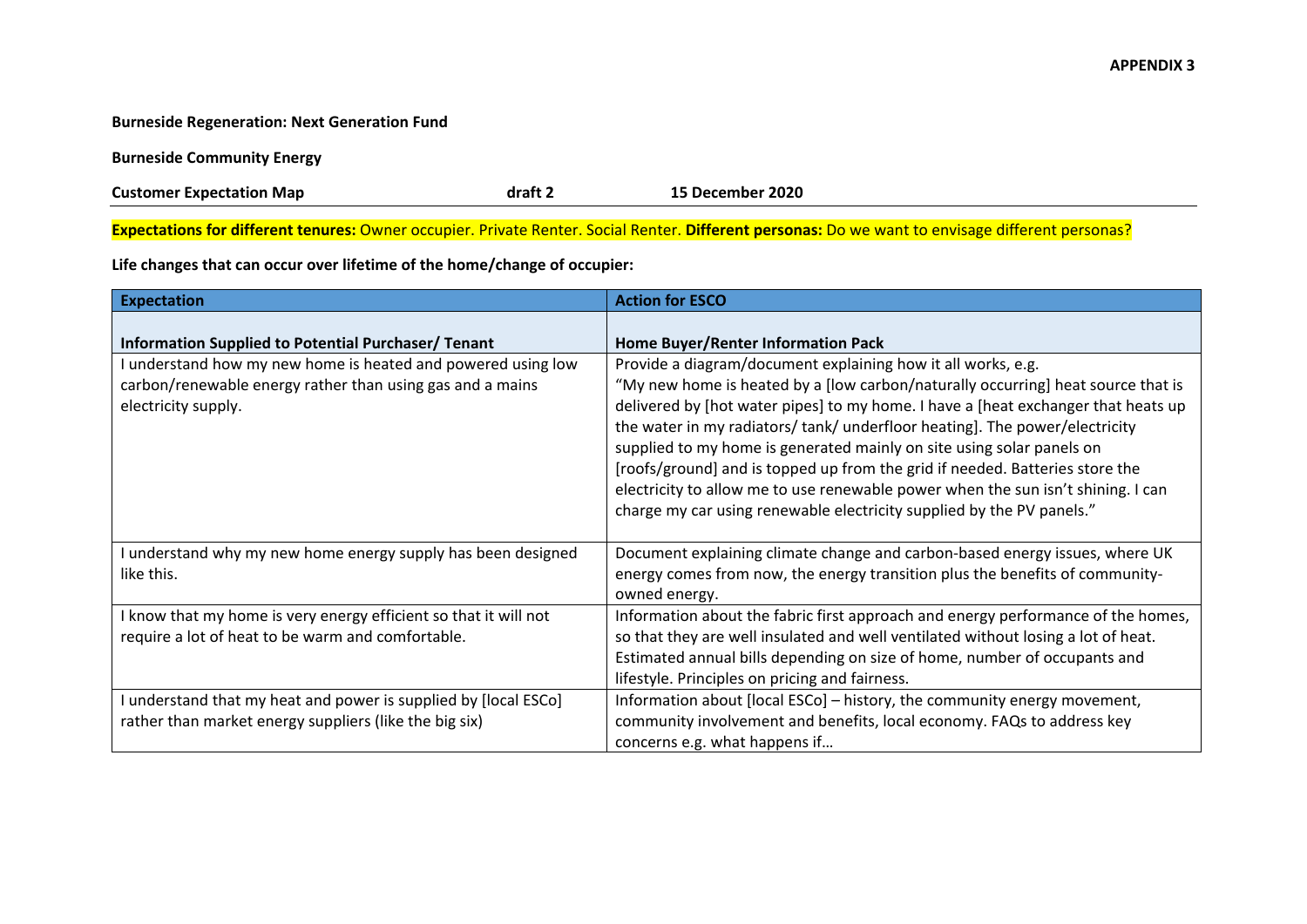| I understand that my heat and power is supplied by [local ESCo]<br>which owns and operates the heating and power supply to [all the<br>homes / my home] as a local community energy system. This means<br>that I [cannot change energy supplier / will be charged to use the<br>system if I decide to change energy supplier] | Information on energy supply regulation and standards e.g. Heat Trust, Code of<br>Practice, rights to change energy supplier and how to find more information - see<br>below.                                                                                                                                                                                        |
|-------------------------------------------------------------------------------------------------------------------------------------------------------------------------------------------------------------------------------------------------------------------------------------------------------------------------------|----------------------------------------------------------------------------------------------------------------------------------------------------------------------------------------------------------------------------------------------------------------------------------------------------------------------------------------------------------------------|
| I get reliable heat and power                                                                                                                                                                                                                                                                                                 | [Local ESCo's] performance guarantees and processes to deal with supply issues.<br>Behind the scenes: System designed for reliability, system monitoring in place,<br>repair contracts in place with maximum call out times, 24/7 reporting system for<br>any breakdowns, back-up system. System for advance notice of any planned<br>interruptions for maintenance. |
| <b>Prior to Moving In</b>                                                                                                                                                                                                                                                                                                     | <b>Energy Supply Agreement</b>                                                                                                                                                                                                                                                                                                                                       |
| I understand how I will be charged for heat and power and what I                                                                                                                                                                                                                                                              | Unit rates and standing charges set out. Example bills explained e.g.                                                                                                                                                                                                                                                                                                |
| am likely to pay, but this will vary depending on how I use energy.                                                                                                                                                                                                                                                           | heat / hot water bill and power bill separated with fixed and variable charges.                                                                                                                                                                                                                                                                                      |
|                                                                                                                                                                                                                                                                                                                               | Explanation of billing standards [local ESCo] meets e.g. Heat Trust                                                                                                                                                                                                                                                                                                  |
|                                                                                                                                                                                                                                                                                                                               | Behind the scenes: Billing system defined. System to assess performance against                                                                                                                                                                                                                                                                                      |
|                                                                                                                                                                                                                                                                                                                               | standard set up.                                                                                                                                                                                                                                                                                                                                                     |
| I will receive an annual account statement                                                                                                                                                                                                                                                                                    | Example annual account statement with explanation.                                                                                                                                                                                                                                                                                                                   |
|                                                                                                                                                                                                                                                                                                                               | Typical comparison with previous year by month.                                                                                                                                                                                                                                                                                                                      |
|                                                                                                                                                                                                                                                                                                                               | Behind the scenes: Metering, data collection and comparison system set up.                                                                                                                                                                                                                                                                                           |
|                                                                                                                                                                                                                                                                                                                               | Customer contact management system.                                                                                                                                                                                                                                                                                                                                  |
| I understand why my energy charges could change in the future,                                                                                                                                                                                                                                                                | Explanation of why prices may change, and examples of past changes in unit rates.                                                                                                                                                                                                                                                                                    |
| based on clear data with triggers by date or by changes to external                                                                                                                                                                                                                                                           | Comparison of the average energy bill in these homes with average UK homes                                                                                                                                                                                                                                                                                           |
| costs (like fuel/components) because this is in my Energy Supply                                                                                                                                                                                                                                                              | Behind the scenes: develop principles/criteria around future energy prices and how                                                                                                                                                                                                                                                                                   |
| Agreement. I would be given a minimum of 31 days' notice of heat                                                                                                                                                                                                                                                              | these will be determined. Incorporate customer expectations around market prices.                                                                                                                                                                                                                                                                                    |
| charges changes; changes to my heat charges cannot be made more                                                                                                                                                                                                                                                               | Principle of fairness: e.g. balancing needs of customers and investors, equivalence                                                                                                                                                                                                                                                                                  |
| than twice a year.                                                                                                                                                                                                                                                                                                            | with other homes, not being able to raise charges by more than a certain amount                                                                                                                                                                                                                                                                                      |
|                                                                                                                                                                                                                                                                                                                               | at any time?                                                                                                                                                                                                                                                                                                                                                         |
| I know how to set up my account and payments and what payment                                                                                                                                                                                                                                                                 | Options explained for direct debits or standing orders and pre-payment and how                                                                                                                                                                                                                                                                                       |
| options I have                                                                                                                                                                                                                                                                                                                | to decide which is best for you.                                                                                                                                                                                                                                                                                                                                     |
|                                                                                                                                                                                                                                                                                                                               | Behind the scenes: Account and data handling systems set up. Billing system set up.                                                                                                                                                                                                                                                                                  |
|                                                                                                                                                                                                                                                                                                                               | Mechanisms for debt handling. Assessment mechanism for pre-payment. Budget in                                                                                                                                                                                                                                                                                        |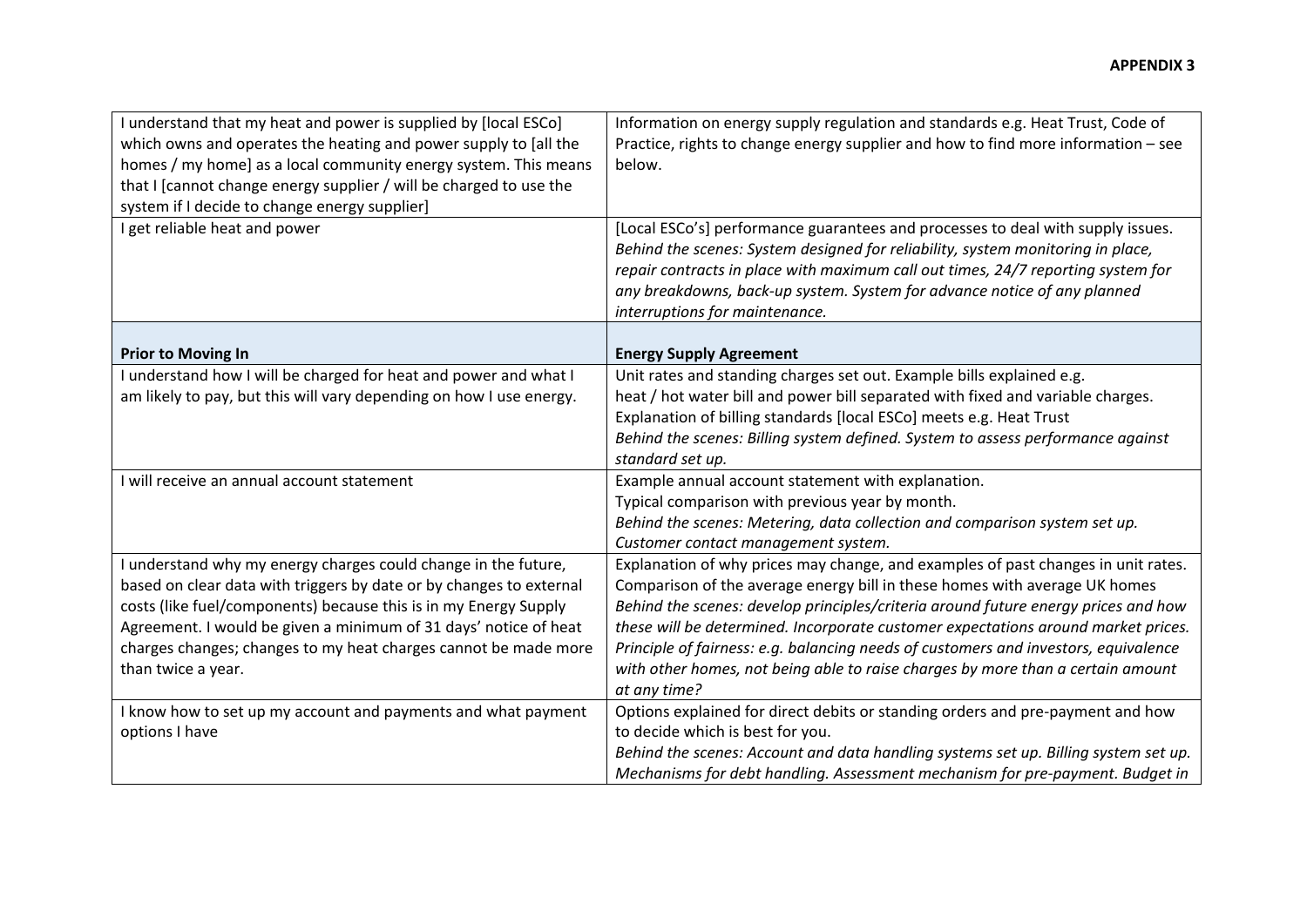|                                                                                                                                                                                                                                                                                                                                                                                                                    | ESCo to install pre-payment meters or assist with payment scheme support if<br>required.                                                                                                                                                                                                                                                                                                                                                                |
|--------------------------------------------------------------------------------------------------------------------------------------------------------------------------------------------------------------------------------------------------------------------------------------------------------------------------------------------------------------------------------------------------------------------|---------------------------------------------------------------------------------------------------------------------------------------------------------------------------------------------------------------------------------------------------------------------------------------------------------------------------------------------------------------------------------------------------------------------------------------------------------|
| I understand that the heat network is registered with Heat Trust and<br>what this means. I have a Customer Charter that sets out the terms<br>of service from [local ESCo].                                                                                                                                                                                                                                        | Customer Charter: Explanation of the standards [local ESCo] will meet, and how<br>these are determined - Heat Trust and Code of Practice. Provide Terms and<br>Conditions<br>Behind the scenes: Define T&Cs and check against other suppliers. Ensure the<br>system meets the standards and set up system for continuous monitoring against<br>this.                                                                                                    |
| I have a separate Heat Supply Agreement that sets out the service<br>contract between me and [local ESCo] which covers my heating and<br>hot water supply and I have an Electricity Supply Agreement OR<br>I have a combined Energy Supply Agreement which will show my use<br>of heat and electricity separately OR<br>I pay for heat and hot water and electricity through my leasehold or<br>tenancy agreement. | Provide copy of the Energy Supply Agreements prior to customer moving in.<br>Provide easy to understand explanation of the small print.<br>Behind the scenes: Determine whether to offer single or combined supply<br>agreements. Agree with landlords whether/how to manage payments through<br>tenancy agreements.                                                                                                                                    |
| I understand that I will receive a Customer Information Pack when I<br>move in (I can see this before I move in)                                                                                                                                                                                                                                                                                                   | Customer Information Pack to be provided<br>Behind the scenes: Customer Information Pack developed and tested with Phase 1<br>homes to check it makes sense and is useful, improvements made to it. Having a<br>person on the phone or ESCo representative to visit and explain. Estate agents have<br>this explained to them so they can market this clearly. Make a vimeo video/cartoon<br>of how the system works and how it works for the customer? |
| <b>After Moving In</b>                                                                                                                                                                                                                                                                                                                                                                                             | <b>Customer Information Pack - containing</b>                                                                                                                                                                                                                                                                                                                                                                                                           |
| My energy system is easy and intuitive to operate. I don't notice it.                                                                                                                                                                                                                                                                                                                                              | Simple explanation of basic controls and how to get the best out of the energy<br>system.                                                                                                                                                                                                                                                                                                                                                               |
| I know how to operate my heating and hot water system and that it<br>differs to using a gas boiler based central heating system                                                                                                                                                                                                                                                                                    | Simple explanation of the heating system and controls. How to get heat when<br>needed, how the storage system works.                                                                                                                                                                                                                                                                                                                                    |
| I know how to keep my bills down through effective use of my<br>heating, hot water and electricity system                                                                                                                                                                                                                                                                                                          | Energy saving advice: complement with customer stories.<br>Behind the scenes: work with early customers to gather feedback and stories.<br>Including vox pops. Recruit 'expert customer' or 'customer champion' who can be a<br>community peer supporter/explainer.                                                                                                                                                                                     |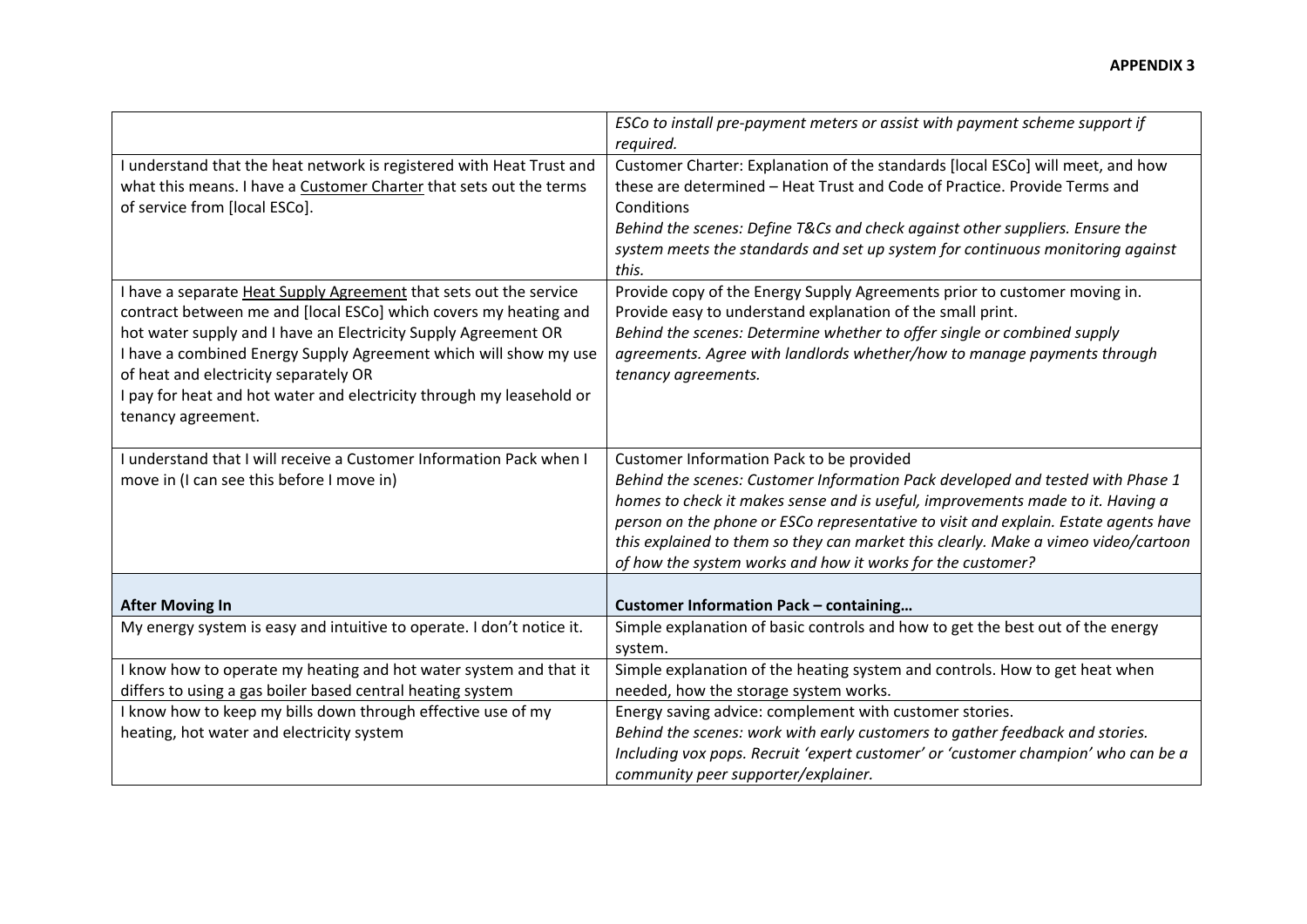| I have learnt how to make the best use of my energy system so that I<br>can help [local ESCo] to provide me with renewable energy. I know<br>how to use power at times of day when it is cheaper/more efficient<br>through price signals on my [Energy App] | Information to help customers load shift to use best value energy.<br>More detailed information on how the system works for those that are interested:<br>time of day controls, best times to use heat/hot water, understanding the storage<br>system, understanding when it's best to charge EVs etc. Include updates based on<br>customer feedback. Ask customers to provide their stories for Customer<br>Information Pack.<br>Behind the scenes: determine whether to use time of use tariffs, set up<br>management system and customer information system (app?). |
|-------------------------------------------------------------------------------------------------------------------------------------------------------------------------------------------------------------------------------------------------------------|------------------------------------------------------------------------------------------------------------------------------------------------------------------------------------------------------------------------------------------------------------------------------------------------------------------------------------------------------------------------------------------------------------------------------------------------------------------------------------------------------------------------------------------------------------------------|
| I understand which [components] I own and need to repair or<br>maintain myself [and what standards/type of installer to use?]                                                                                                                               | Explanation of the boundary between the ESCo system and the customer's home<br>system. Explanation of what will need servicing when, and what might go wrong.<br>Advice on arranging service contracts.<br>Behind the scenes: list of local contractors who are trained to maintain/repair                                                                                                                                                                                                                                                                             |
| I understand which [components] are the property and<br>responsibility of the ESCo and that they may need access to my<br>property for maintenance and repair.                                                                                              | customer equipment. Reminder or checklist provided on annual statement.<br>Explanation of the ESCo's maintenance plans and how that is managed. How to get<br>in touch if you spot a problem.<br>Behind the scenes: maintenance contracts and warranties in place. Ensure local<br>contractors are skilled up to look after the system.                                                                                                                                                                                                                                |
| I know who to contact/call if there is a problem e.g. supply<br>interruption or other technical problem.                                                                                                                                                    | Contact routes: phone, email, text, app, website<br>Explanation of minimum standards for response times for different situations.<br>Behind the scenes: set up customer service operation including contact<br>mechanisms, emergency response system, compensation system, means for<br>vulnerable customers to make contact. This can be on a sticker by the meter/on key<br>appliances.                                                                                                                                                                              |
| I understand the safety aspects of my heating and hot water system,<br>and what I should/should not touch                                                                                                                                                   | Safety information provided in the Customer Information Pack; maybe also in a<br>sticker on key appliances or by the meter.<br>Behind the scenes: develop and test safety information with early customers.                                                                                                                                                                                                                                                                                                                                                            |
| I can register on the Priority Services Register with my ESCo if I have<br>additional communications needs (eg need large print etc)                                                                                                                        | Large print billing. (Braille or other languages?)<br>Behind the scenes: set up Priority Services Register system and system to assess<br>need for other communication methods.                                                                                                                                                                                                                                                                                                                                                                                        |
| I can register as a Vulnerable Customer and the ESCo will hold my<br>details on the Vulnerable Customer Register.                                                                                                                                           | Information for customers who are significantly less able to protect themselves or<br>their interests in the energy market and/or significantly more likely to suffer<br>detriment than a typical heat customer (Ofgem definition)                                                                                                                                                                                                                                                                                                                                     |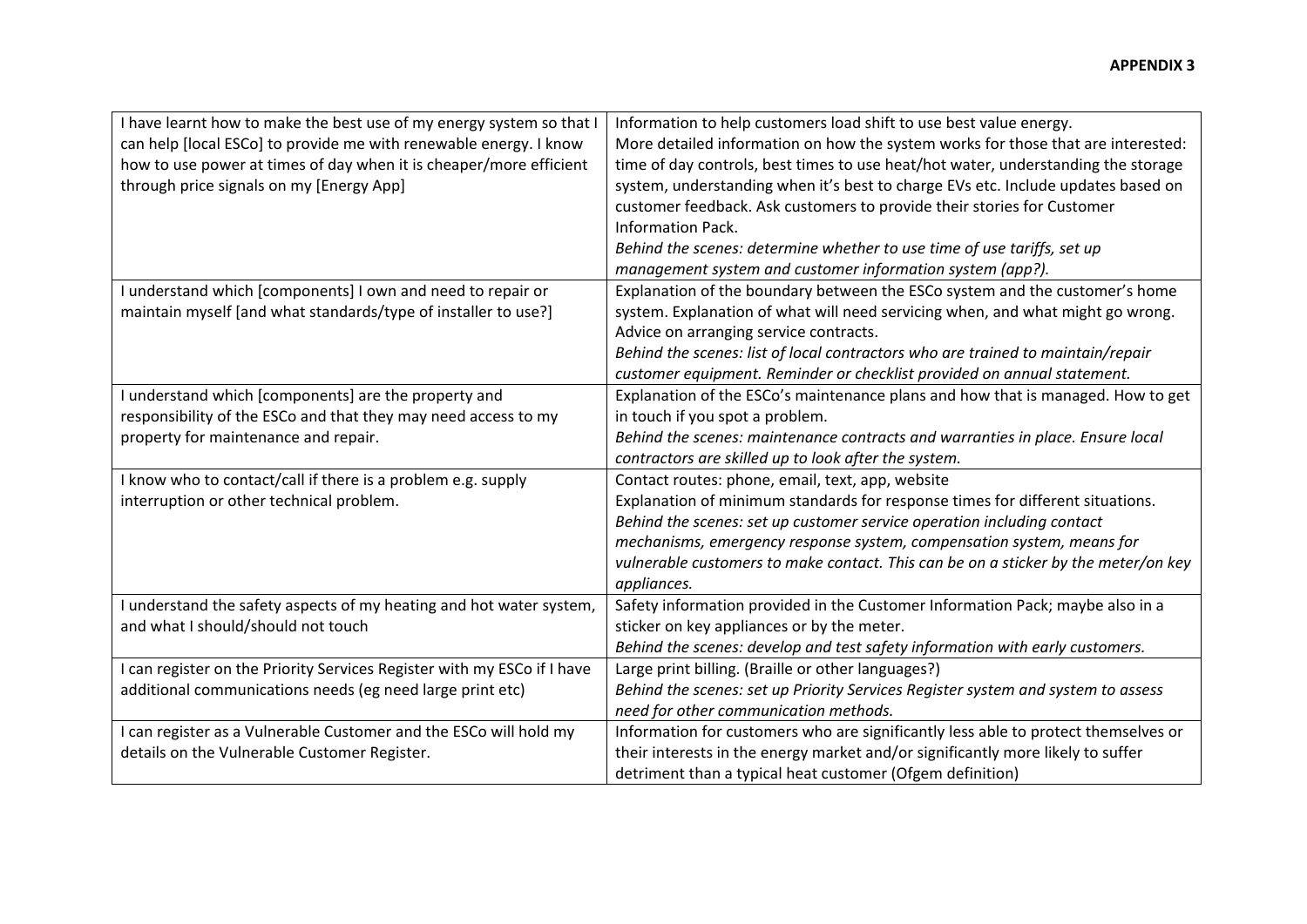|                                                                                                                                                                              | Behind the scenes: System to hold information in CRM system and update/add to.<br>Training for staff in how to manage vulnerable customers. Special provision of<br>temporary heat and power or emergency power supply eg for medical equipment<br>reliant on electricity. This may mean being able to set another person up to<br>manage the billing.                                                                                                                                      |
|------------------------------------------------------------------------------------------------------------------------------------------------------------------------------|---------------------------------------------------------------------------------------------------------------------------------------------------------------------------------------------------------------------------------------------------------------------------------------------------------------------------------------------------------------------------------------------------------------------------------------------------------------------------------------------|
| I know how to contact the ESCo if I am having difficulty paying my<br>bill.                                                                                                  | ESCo will set up a payment plan. Information on how is this handled/assumption of<br>a certain level of debt in the system/cost of managing support eg via CAB, cost of<br>payment plan or debt collection etc<br>Behind the scenes: the metering/billing system does not allow a customer to build<br>up a large level of debt; contact is made rapidly if there is non-payment. Training<br>for staff in handling customers with financial difficulties. Friendly, approachable<br>staff. |
| I can request a pre-payment meter if I am having difficulty managing<br>my bills and this will be installed at [ESCo or Housing Association?]<br>expense.                    | Information provided on options and costs of pre-payment meters, and how to<br>contact ESCo.<br>Behind the scenes: Budget for cost of pre-payment meter installation                                                                                                                                                                                                                                                                                                                        |
| If I refuse to pay my bills I know what process the ESCo will follow:<br>namely access to install a pre-payment meter                                                        | Set out process in simple language.<br>Behind the scenes: Ensure process complies with Ofgem regulations and takes<br>account of vulnerable customers.                                                                                                                                                                                                                                                                                                                                      |
| I know how to provide feedback to the ESCo if I want to                                                                                                                      | Information in the Customer Information Pack and easily available on website and<br>all communications.<br>Behind the scenes: A system for taking customer satisfaction and feedback and<br>acting on it. An ESCo director responsible for managing customer satisfaction and<br>Heat Trust compliance.                                                                                                                                                                                     |
| I understand how to complain a) to the ESCo which will respond<br>within 8 weeks if I am still not happy I know how to complain b) to<br>the Heat Trust or Energy Ombusdman. | Complaints procedure clearly set out in Customer Information Pack, and easily<br>accessible on website.<br>Behind the scenes: Complaints procedure in place and staff trained in handling<br>complaints. ESCo director responsible for monitoring and keeping up to date with<br>changes in legislation.                                                                                                                                                                                    |
| My personal, bank and energy use data is secure                                                                                                                              | Explain the Data protection systems in place<br>Behind the scenes: An ESCo director responsible for GDPR and data protection;<br>system designed and monitored for data security/data breaches; procedures in<br>place to act [fast] should a breach occur. Staff trained on data security.                                                                                                                                                                                                 |